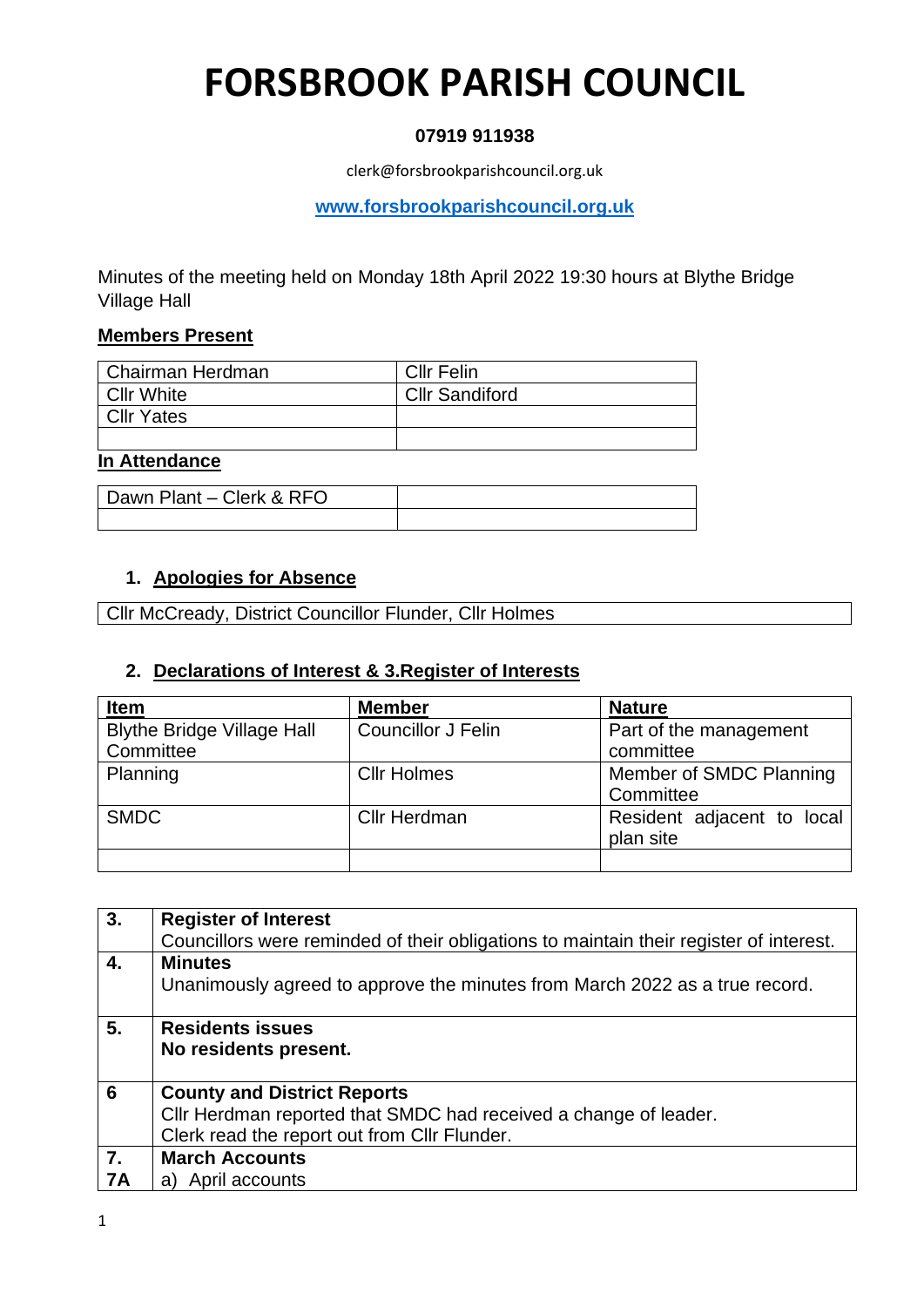### **07919 911938**

clerk@forsbrookparishcouncil.org.uk

### **[www.forsbrookparishcouncil.org.uk](http://www.forsbrookparishcouncil.org.uk/)**

| B | site)                                                                             |              | b) Bank Reconciliation (previously circulated by email and available on the web                                                                                                                                                                                                                            |
|---|-----------------------------------------------------------------------------------|--------------|------------------------------------------------------------------------------------------------------------------------------------------------------------------------------------------------------------------------------------------------------------------------------------------------------------|
|   | c) To set the fees for the cemetery for 2022/2023                                 |              |                                                                                                                                                                                                                                                                                                            |
|   | <b>Current fees are</b>                                                           |              |                                                                                                                                                                                                                                                                                                            |
|   | New charges 2021/2022                                                             |              |                                                                                                                                                                                                                                                                                                            |
|   | New Br for 2                                                                      | £400<br>£300 | £800<br>£600                                                                                                                                                                                                                                                                                               |
|   | Reopen BR<br>CR.                                                                  | £300         | £600                                                                                                                                                                                                                                                                                                       |
|   | Reopen CR                                                                         | £250         | £500                                                                                                                                                                                                                                                                                                       |
|   | Child<br>Memorial                                                                 | £80<br>£90   | £80<br>£50                                                                                                                                                                                                                                                                                                 |
|   | <b>Additional Inscription</b>                                                     | £45          |                                                                                                                                                                                                                                                                                                            |
|   |                                                                                   |              | Chairman Herdman proposes an inflation rise of 5% across the entire fees.                                                                                                                                                                                                                                  |
|   | Seconded by Cllr Yates                                                            |              |                                                                                                                                                                                                                                                                                                            |
|   | Unanimously agreed to increase the fees by 5%                                     |              |                                                                                                                                                                                                                                                                                                            |
|   | plant and publication scheme.                                                     |              | d) To approve the following policies Financial Regulations, Standing Orders,<br>Training and Development, Financial Risk Assessment, Data Protection,<br>Changing Rooms, Developer Engagement, Co-option's, FOI, Complains,<br>Vexatious, Pensions Discretions, Media, Illegal Encampments, Grants, action |
|   | Unanimously agreed to approve                                                     |              |                                                                                                                                                                                                                                                                                                            |
|   | audit for 2022/2023                                                               |              | e) To discuss and decide on the appointment of Topliss Associates for the internal                                                                                                                                                                                                                         |
|   | Unanimously agreed to appoint.                                                    |              |                                                                                                                                                                                                                                                                                                            |
|   | f)<br>11.04.2022                                                                  |              | To discuss any recommendations received from the annual internal audit of                                                                                                                                                                                                                                  |
|   |                                                                                   |              | No recommendations. Cllr White thanked the Clerk for her work.                                                                                                                                                                                                                                             |
|   | To approve the annual Governance Statement<br>g)<br>Unanimously agreed to approve |              |                                                                                                                                                                                                                                                                                                            |
|   | h) To approve the annual Accounting Statement                                     |              |                                                                                                                                                                                                                                                                                                            |
|   | Unanimously agreed to approve                                                     |              |                                                                                                                                                                                                                                                                                                            |
|   | accounts would run from 01.06.2022 - 14.07.2022.                                  |              | The Clerk informed the Councillors that the rights for public inspection of the                                                                                                                                                                                                                            |
| 8 | <b>Clerks report</b>                                                              |              |                                                                                                                                                                                                                                                                                                            |
|   | a charity from 1800s and we await how the monies can be spent.                    |              | Ralph Whilock charity. The Clerk explained a solicitor had been in touch regarding                                                                                                                                                                                                                         |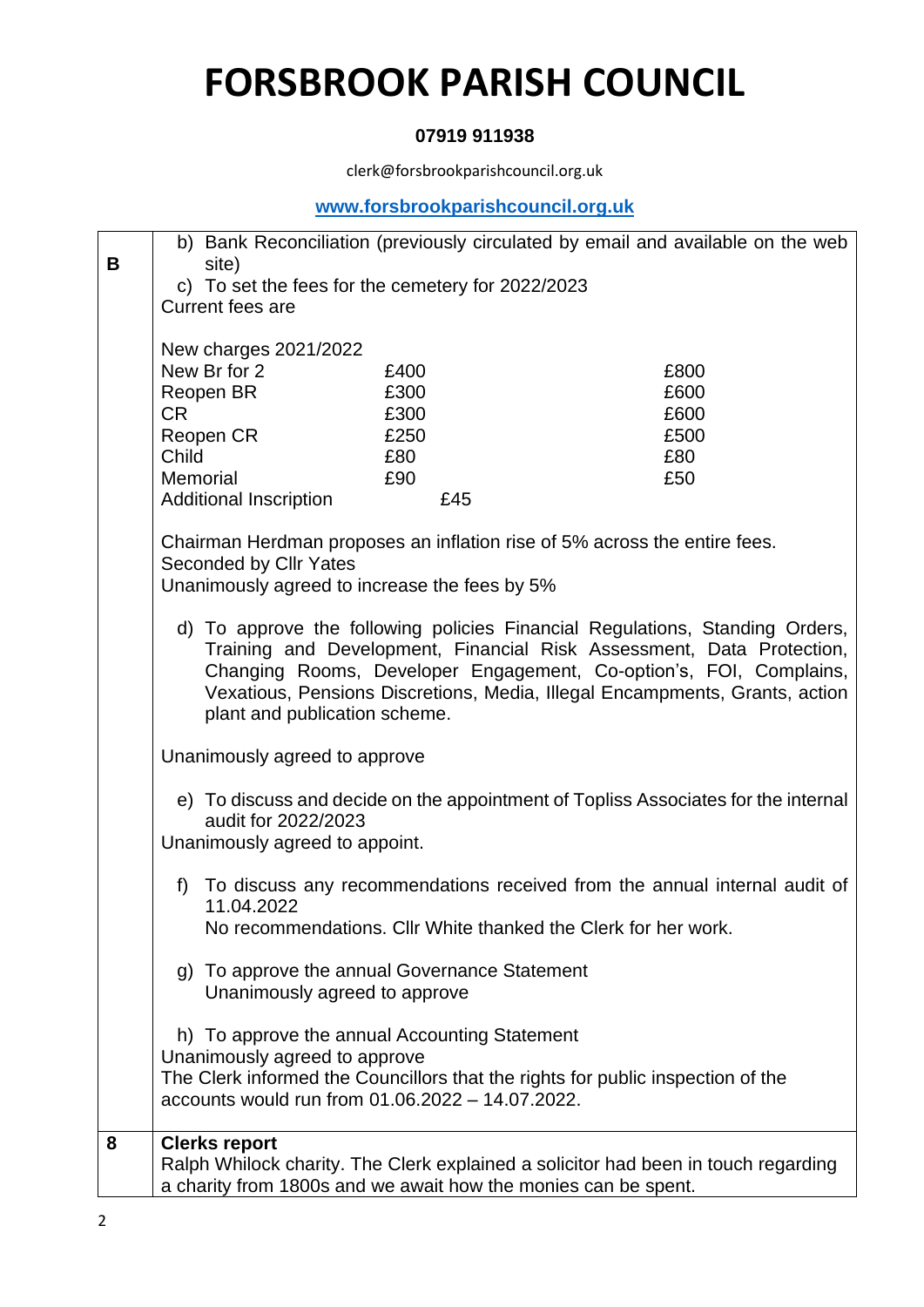### **07919 911938**

clerk@forsbrookparishcouncil.org.uk

### **[www.forsbrookparishcouncil.org.uk](http://www.forsbrookparishcouncil.org.uk/)**

┑

|     | Tree Planting – went well and we await the stunner to publicise.<br>The Clerk has emailed several to chase Cllr Williams up.                                                                                                                                                                                                                                 |
|-----|--------------------------------------------------------------------------------------------------------------------------------------------------------------------------------------------------------------------------------------------------------------------------------------------------------------------------------------------------------------|
|     | Black Cock Football Team – The £700 has now been paid into the account, so that<br>leaves with £300 shortfall. Cllr Herdman proposed that until the amount owing and<br>the next season is paid in full they would not be allowed to use the facilities.                                                                                                     |
|     | Seconded Cllr Yates and unanimously agreed.                                                                                                                                                                                                                                                                                                                  |
| 9   | Correspondence                                                                                                                                                                                                                                                                                                                                               |
| 10. | Police House project – plans and memorandum of understanding circulated<br>via email to Councillors on 8.04.2022 - to discuss and decide for the Council<br>to sign the documents to proceed to exchange and completion on the<br>purchase of Forsbrook Parish Councils portion.                                                                             |
|     | Cllrs unanimous agreed for the Clerk and Chairman to sign the memorandum of<br>understanding.                                                                                                                                                                                                                                                                |
| 11. | To discuss and decide the Cemetery gate and locking arrangements<br>Following on from the issues with unwanted cars using the cemetery carpark, the<br>Clerk and Chairman used the powers within standing orders to instigate an<br>emergency repair. MW Gardening Services have offered to lock and unlock the<br>gate on a daily basis for £100 per month. |
|     | Cllr White proposed that we ask Martin to lock the gate for the next 3 months.<br><b>Seconded Cllr Felin</b><br>Unanimously agreed.                                                                                                                                                                                                                          |
| 12. | Queens Jubilee updates<br>Clerk would order some banners and posters from Vista Print.<br>Clerk would start to publicise.                                                                                                                                                                                                                                    |
| 13  | To receive a request and decide an action from Crafty Table Ltd for a S137<br>contribution towards the hire of the village hall for a fundraising event for<br>Ukraine, and to ask a Councillor to run the auction.                                                                                                                                          |
|     | CIIr Felin let the Council know that the Village Hall have agreed to give the hall free<br>of charge.                                                                                                                                                                                                                                                        |
|     | Clirs thanked the Village Hall and the Councillors thought that the money for the<br>hall fee should be sent to the Village Hall at a cost £100.                                                                                                                                                                                                             |

 $\sqrt{1-\frac{1}{2}}$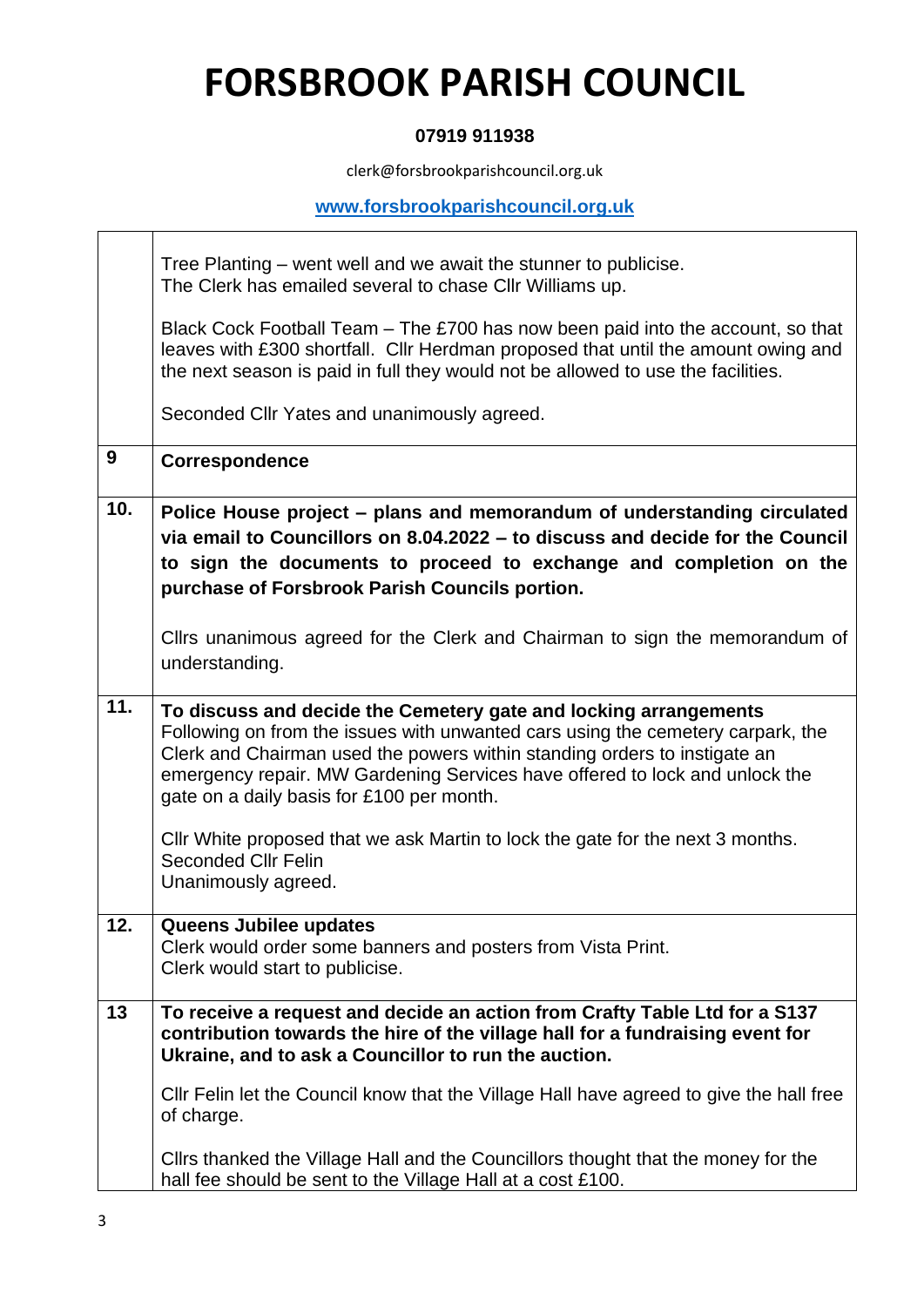### **07919 911938**

clerk@forsbrookparishcouncil.org.uk

### **[www.forsbrookparishcouncil.org.uk](http://www.forsbrookparishcouncil.org.uk/)**

٦

| 14 | Litter picking decide on the ongoing contract with Alliance                                                                                                                                                                                                                                                                                                                                                                                                                                                                                                                                                                                                                                                                               |
|----|-------------------------------------------------------------------------------------------------------------------------------------------------------------------------------------------------------------------------------------------------------------------------------------------------------------------------------------------------------------------------------------------------------------------------------------------------------------------------------------------------------------------------------------------------------------------------------------------------------------------------------------------------------------------------------------------------------------------------------------------|
|    | Proposed by Chairman Herdman that we cancel the litter picking and find willing                                                                                                                                                                                                                                                                                                                                                                                                                                                                                                                                                                                                                                                           |
|    | volunteers.<br>Second by Cllr White                                                                                                                                                                                                                                                                                                                                                                                                                                                                                                                                                                                                                                                                                                       |
|    | Clerk would purchase the hoops for the bags.                                                                                                                                                                                                                                                                                                                                                                                                                                                                                                                                                                                                                                                                                              |
|    |                                                                                                                                                                                                                                                                                                                                                                                                                                                                                                                                                                                                                                                                                                                                           |
| 15 | To receive a quote for the new fencing at the recreation ground and decide if                                                                                                                                                                                                                                                                                                                                                                                                                                                                                                                                                                                                                                                             |
|    | to go ahead<br>Proposed to go ahead by Cllr Herdman                                                                                                                                                                                                                                                                                                                                                                                                                                                                                                                                                                                                                                                                                       |
|    | Seconded by Felin                                                                                                                                                                                                                                                                                                                                                                                                                                                                                                                                                                                                                                                                                                                         |
|    | Unanimous agreed.                                                                                                                                                                                                                                                                                                                                                                                                                                                                                                                                                                                                                                                                                                                         |
|    | Clerk to double check for planning.                                                                                                                                                                                                                                                                                                                                                                                                                                                                                                                                                                                                                                                                                                       |
| 16 | <b>Planning:</b> to consider the Parish Councils response to the following planning                                                                                                                                                                                                                                                                                                                                                                                                                                                                                                                                                                                                                                                       |
|    |                                                                                                                                                                                                                                                                                                                                                                                                                                                                                                                                                                                                                                                                                                                                           |
|    |                                                                                                                                                                                                                                                                                                                                                                                                                                                                                                                                                                                                                                                                                                                                           |
|    |                                                                                                                                                                                                                                                                                                                                                                                                                                                                                                                                                                                                                                                                                                                                           |
|    |                                                                                                                                                                                                                                                                                                                                                                                                                                                                                                                                                                                                                                                                                                                                           |
|    |                                                                                                                                                                                                                                                                                                                                                                                                                                                                                                                                                                                                                                                                                                                                           |
|    |                                                                                                                                                                                                                                                                                                                                                                                                                                                                                                                                                                                                                                                                                                                                           |
|    |                                                                                                                                                                                                                                                                                                                                                                                                                                                                                                                                                                                                                                                                                                                                           |
| 17 | <b>Cemetery</b>                                                                                                                                                                                                                                                                                                                                                                                                                                                                                                                                                                                                                                                                                                                           |
|    |                                                                                                                                                                                                                                                                                                                                                                                                                                                                                                                                                                                                                                                                                                                                           |
|    |                                                                                                                                                                                                                                                                                                                                                                                                                                                                                                                                                                                                                                                                                                                                           |
|    | Carparking – SMDC carpark on Uttoxeter Road, can the gate that is an emergency                                                                                                                                                                                                                                                                                                                                                                                                                                                                                                                                                                                                                                                            |
|    | exit be clarified as to its usage. It is taking a space up.                                                                                                                                                                                                                                                                                                                                                                                                                                                                                                                                                                                                                                                                               |
|    |                                                                                                                                                                                                                                                                                                                                                                                                                                                                                                                                                                                                                                                                                                                                           |
|    |                                                                                                                                                                                                                                                                                                                                                                                                                                                                                                                                                                                                                                                                                                                                           |
|    | parking for the school run.                                                                                                                                                                                                                                                                                                                                                                                                                                                                                                                                                                                                                                                                                                               |
|    |                                                                                                                                                                                                                                                                                                                                                                                                                                                                                                                                                                                                                                                                                                                                           |
|    |                                                                                                                                                                                                                                                                                                                                                                                                                                                                                                                                                                                                                                                                                                                                           |
|    |                                                                                                                                                                                                                                                                                                                                                                                                                                                                                                                                                                                                                                                                                                                                           |
|    | Cllr Herdman asked the Clerk to chase the speed camera van and ask if we can                                                                                                                                                                                                                                                                                                                                                                                                                                                                                                                                                                                                                                                              |
|    | have the camera van for minor traffic offences.                                                                                                                                                                                                                                                                                                                                                                                                                                                                                                                                                                                                                                                                                           |
|    |                                                                                                                                                                                                                                                                                                                                                                                                                                                                                                                                                                                                                                                                                                                                           |
| 19 |                                                                                                                                                                                                                                                                                                                                                                                                                                                                                                                                                                                                                                                                                                                                           |
|    | Nothing to report                                                                                                                                                                                                                                                                                                                                                                                                                                                                                                                                                                                                                                                                                                                         |
| 18 | applications:<br>SMD/2022/0159 - 5 Elmwood Close Blythe Bridge -Proposed two storey side and<br>single storey rear extensions.<br>No objections<br>SMD/2022/0177 - 296 Beacon House Uttoxeter Road Blythe Bridge - Proposed<br>bedroom extension over existing kitchen.<br>No objections<br>Nothing to report.<br><b>Environment</b><br>Premier carpark - tickets are being issued for carparking. Cllr Sandiford would<br>liase with Premier to see if there was any possibility of using 15 mins of free<br>Chairman Herdman – asked the Clerk to email William Amory an email to remind<br>them about sensible parking at school drop off times.<br>Cllr Yates - Pot hole at the cross roads still there.<br><b>Councillor Updates</b> |

 $\sqrt{1-\frac{1}{2}}$